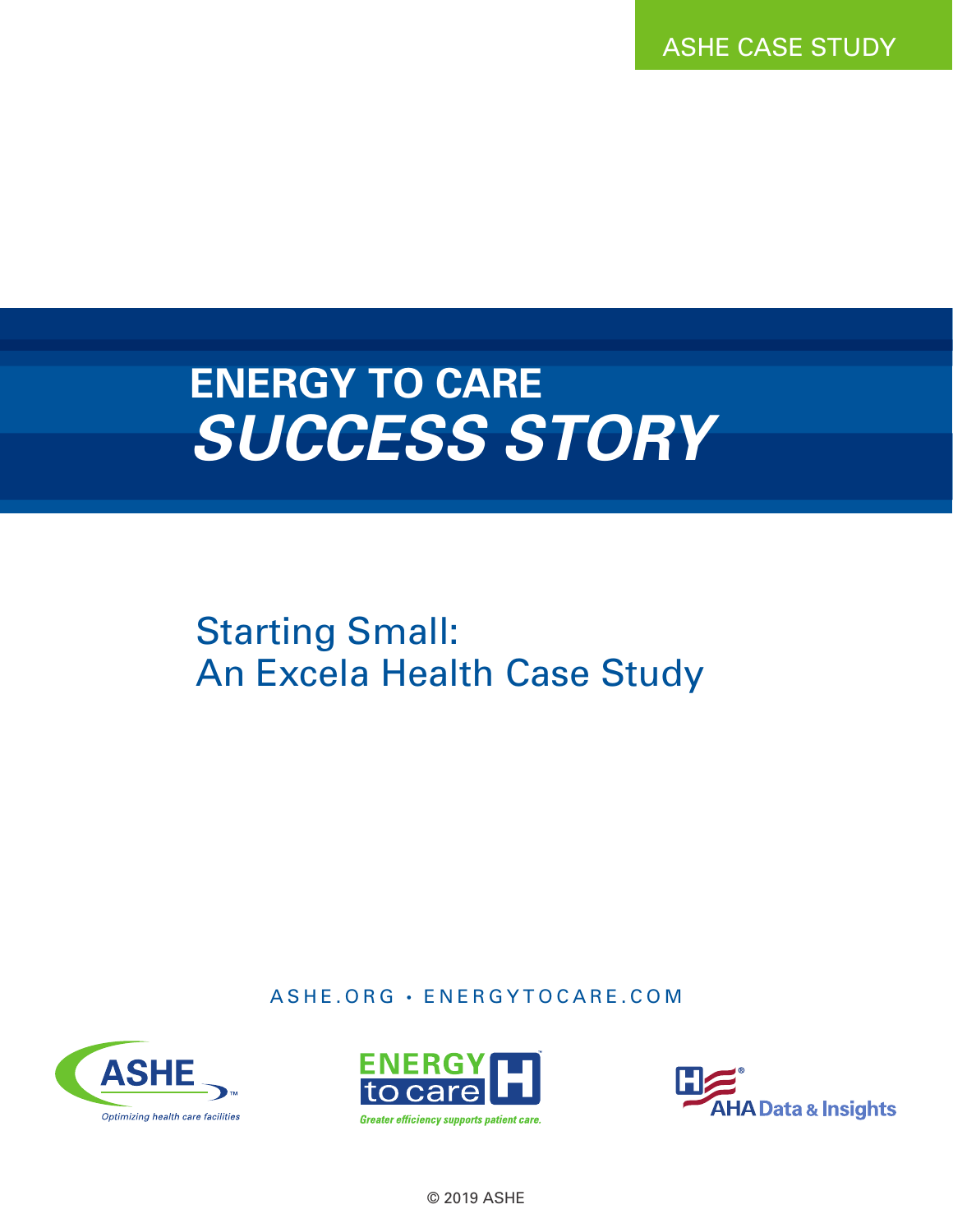



Excela Health Nonprofit health system

**Location:** Westmoreland County, Pa.

**Square footage:** 2,000,000

**Licensed beds:** 373

**Hospitals:** 3

### Facility Overview

Excela Health is a nonprofit health care system in Westmoreland County, Pa., located about 30 miles outside of Pittsburgh. The area features a mix of rural farmland, as well as small towns and municipalities.

Excela is the leading health care system in the region. Founded in 2004, Excela has three full-service acute care hospitals, two stand-alone outpatient surgery centers and a multitude of other outpatient and home health care services. Excela's hospitals include:

- Frick Hospital, a 67-bed facility in Mount Pleasant
- Latrobe Hospital, a 172-bed facility in Latrobe
- Westmoreland Hospital, a 373-bed facility in Greensburg, the county seat

Both Latrobe and Westmoreland have operated for a century or more. Like many East Coast hospitals, these facilities have an aging physical plant. Over the years, they have incorporated the latest technology and standards of patient care.

This is Excela Health's sustainability success story.

### The Energy Audit: Finding a Strategic Starting Point

Dan Robison is Excela Health's director of real estate, construction and facilities management. He has worked in health care his entire career, starting as a clinical engineer 35 years ago, and in 2011 he received a promotion to his current director position from a similar role at Westmoreland. Excela's Westmoreland and Latrobe hospitals had already won ASHE's Energy to Care award, and Robison was eager to do the same for Excela as a whole.

With tight budgets and margins, Excela's executives charged its hospital directors with finding cost-cutting opportunities. At the time, Excela's energy spending represented a full 50% of its facilities operating budget. This is typical for comparable hospitals, but still high. There was an opportunity for savings.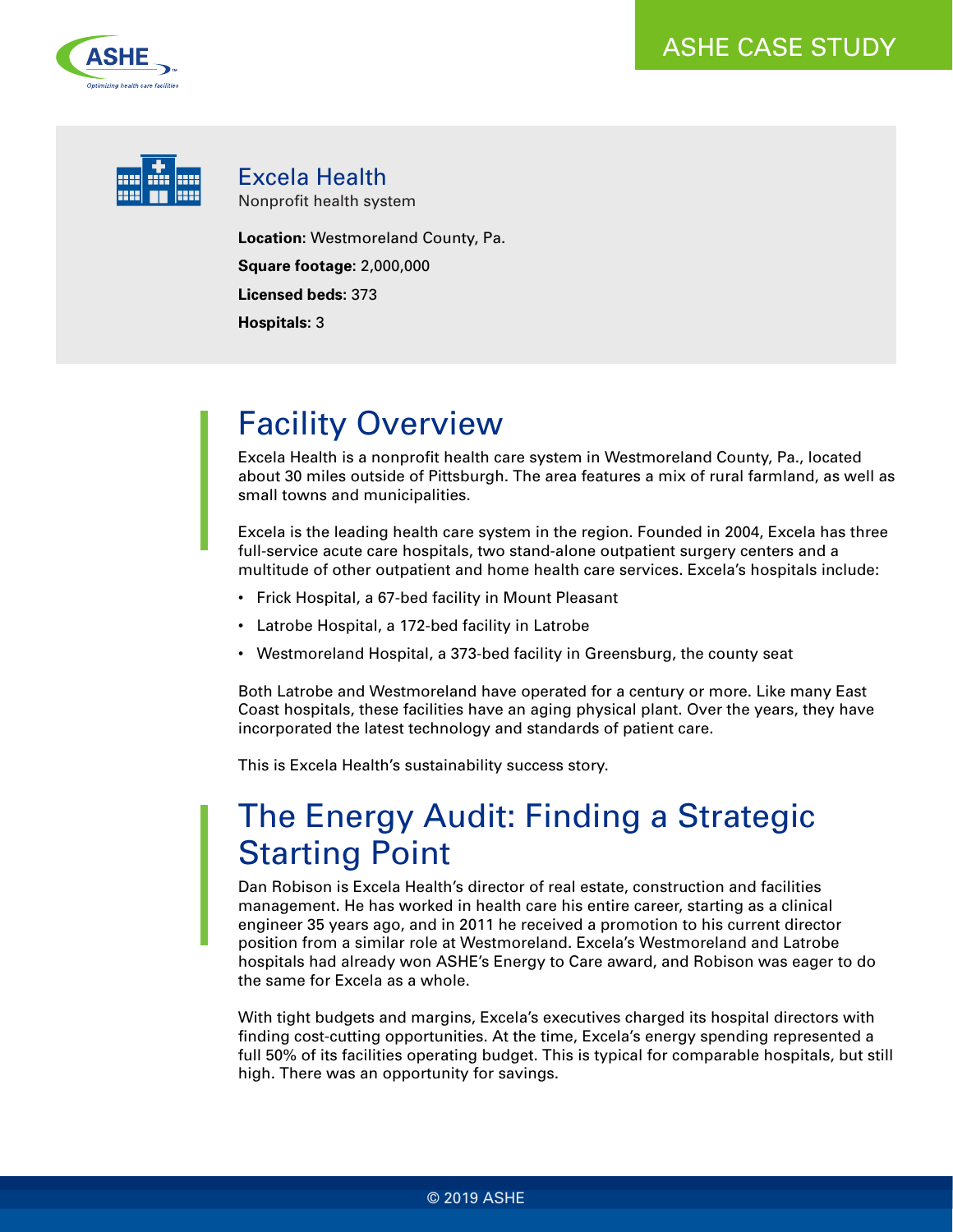

Robison approached consulting engineering firm Envinity Building Energy Solutions, intending to hire them for a walk-through energy audit to see where the health system could increase efficiency. Envinity recommended a more robust, strategic-level energy study to optimize impact. Unfortunately, the price tag went up with the increased scope of work.

### The State Rebate Program: Finding Matching Funds to Create a Plan

To make the work affordable, Envinity suggested a matching grant program. The West Penn Sustainable Energy Fund supports energy efficiency initiatives. Incentive programs exist in most other states, as well, often configured as utility rebate programs. "With the added funds, Excela was able to buy up the effort from Envinity to create an energy master plan," says Kevin Gombotz, Envinity's vice president of building energy solutions.

The study took eight months. It examined all three hospitals in the Excela system and resulted in a list of recommended efficiency upgrades with anywhere from a one- to five-year payback time.

But there was a problem. With tight margins and the economy just emerging from recession, Excela's officers could not approve up-front investment to support efficiency upgrades, even when the upgrades would return their initial investment in less than a year. Nor did they have direct experience with the energy cost savings that inevitably accrue once efficiency measures yield results.

### Objectives: Finding a Financial Starting Point When Funds Are Tight

With money unavailable for capital outlay, Robison had to find a different starting point to plan and pay for energy efficiency upgrades. He decided to use the fiscal year to his advantage.

His game plan was as follows:

- Pay for initial studies and energy upgrades with funds from the operating and maintenance budget.
- Plan early in the fiscal year to ensure there is still money in the consultant and repair budget line items.
- Tackle easy, low- to no-cost upgrades by the end of first quarter that pay back within a single fiscal year, so energy savings accrue noticeably and reimburse the consultancy outlay.
- Work with outside energy consultants as team members to enhance the capacity and expertise of on-the-ground facilities and maintenance staff.
- Leverage opportunities to "buy up" efficiency upgrades when equipment needed to be otherwise replaced or repaired.
- Use budget variance reports to document that the operating budget ends the year in the black, with energy savings outpacing project costs.
- Attract positive attention from the C-suite, once energy savings become noticeable and consistent.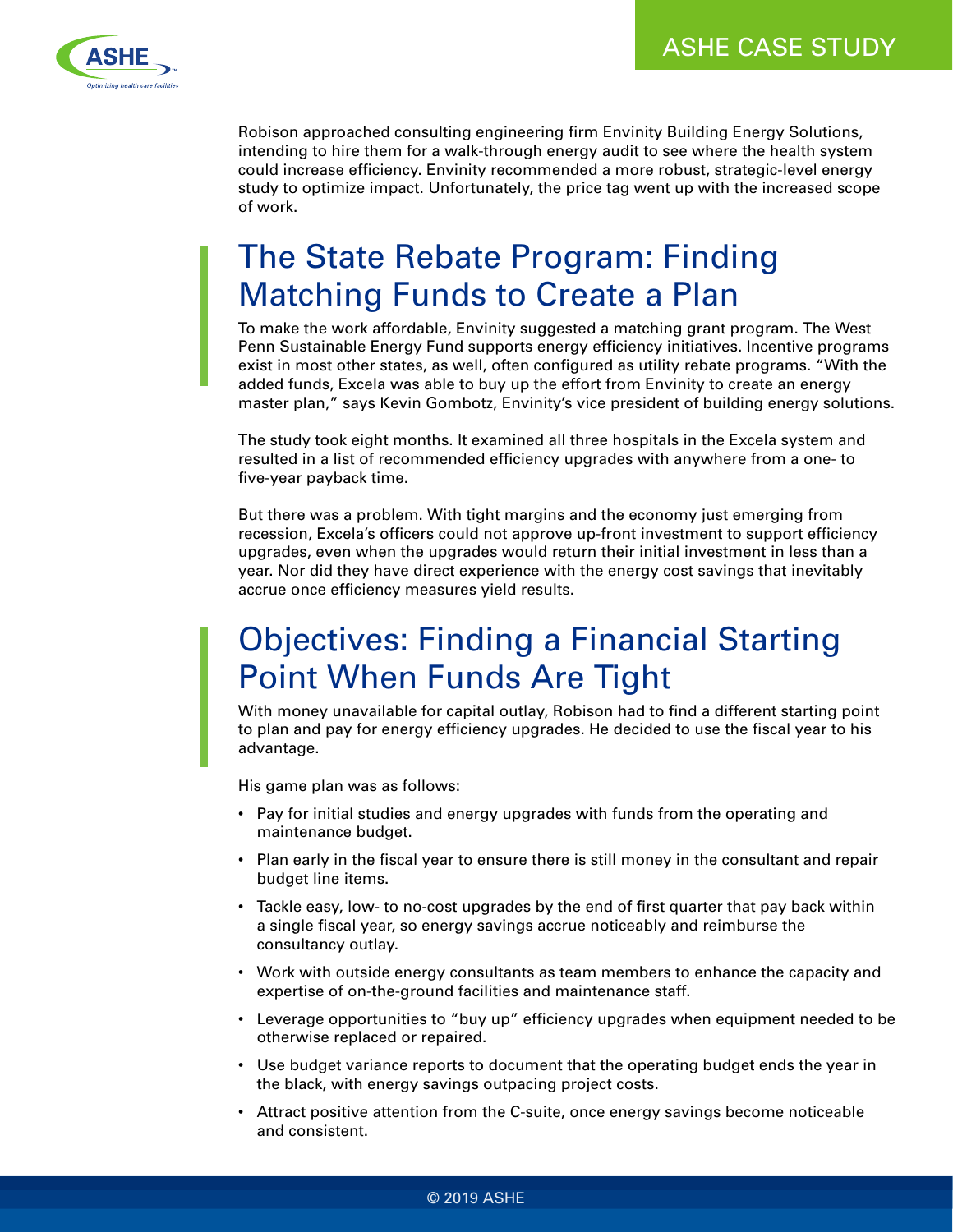

### Solutions and Successes

Robison knew he had to be creative. He decided to take advantage of opportunities to assess and optimize his buildings when systems malfunctioned or when he received comfort complaints from patients and staff.

Between 2013 and 2015, there were a few key opportunities for Robison to partner with Gombotz's team at Envinity to upgrade Excela's facilities:

#### **Increasing Chilled Water System Efficiency to Avoid Cooling Towers Replacement**

In the spring of 2014, a renovation at Westmoreland Hospital increased the chilled water system workload, and the cooling tower temperatures ran high. Before investing \$425,000 in a new cooling tower to meet the high demands of the upcoming summer months, Robinson asked Envinity to take a closer look.

"We needed to get our house in order, to do self-analysis, to dig deep into our existing systems…to make sure they were operating at peak performance before we started going out looking at more capital-type investment projects," says Robison.

In fact, Envinity found ways to increase the efficiency of the existing cooling towers enough that they used less energy to meet more demand compared to when the temperature problems first appeared.

Envinity implemented the following upgrades:

- Improved control sequence programming to incorporate parallel staging. This optimized the way the cooling towers worked in tandem and enabled each tower to operate with maximum cooling efficiency.
- Changed the set points of the cooling tower water and chilled water temperatures and minimized the difference between the two, which reduced the amount of cooling required by the water chillers.
- Reduced simultaneous heating and cooling of water by correcting air handler preheat and subcool logic and repairing leaking hot water valves.
- Repaired malfunctioning variable air volume (VAV) boxes and inoperable dampers to achieve greater airflow modulation.
- Turned off redundant pumps.

#### **Adding Incremental Efficiency Upgrades When Repairing Water Damage in the Cafeteria**

In the fall of 2014, the cafeterias at Westmoreland flooded and needed restoration. Robison knew that he could add cost-saving efficiency measures during construction for a relatively low incremental up-front outlay. Once again he consulted with Gombotz's team at Envinity.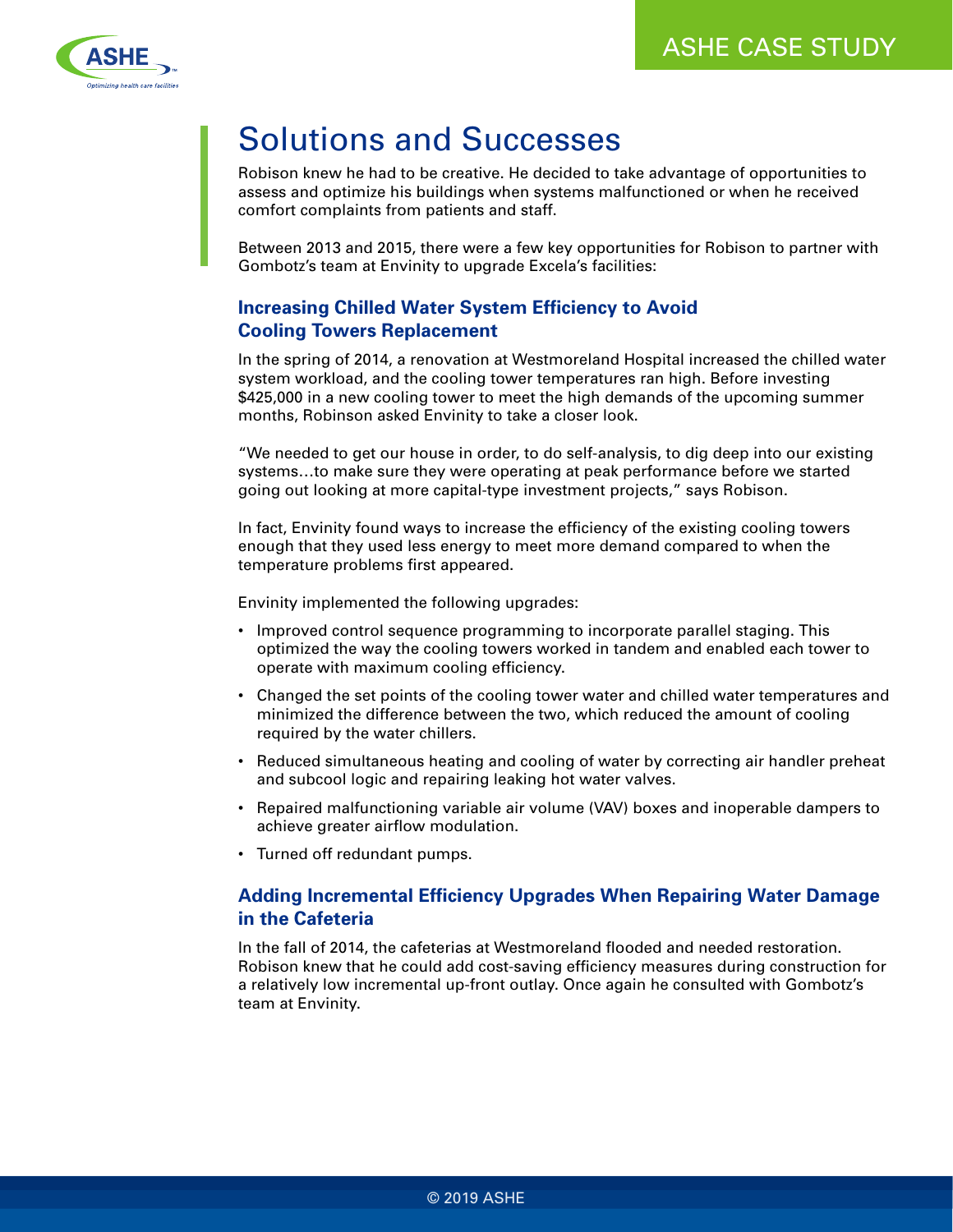

The team implemented the following upgrades:

- Changed lighting to LED bulbs.
- Changed exit signs to LED lights.
- Installed VAV boxes with efficient turndown ratios, so the system reduces airflow when the cafeteria is not fully occupied. This was an upgrade from constant air volume (CAV) handlers, which waste energy pushing more air than necessary through the system.
- Improved control sequence and scheduling. For example, the upgrade allows lower airflows when the cafeteria is unoccupied and allows enhanced economizing when temperatures exceed 50 degrees outdoors.

As a result of these upgrades, the hospital began to see immediate monthly savings in gas and electricity costs ranging from 2% to 27%. Overall, yearly energy savings totaled \$158,000, which paid back the initial project outlays in only six months. Plus, the hospital avoided buying a new \$425,000 cooling tower. The current tower is projected to last 10 to15 years.

#### **Gaining Approval for \$150,000 to Upgrade the CAV Air Handler at Latrobe Hospital**

Robison reported his energy spend and variances to Excela's executives monthly. Once the mounting energy savings and efficiency gains of these early projects attracted their attention, they became more receptive to requests for capital investment in other energy efficiency measures.

In the spring of 2016, Execla's executives asked proactively what other improvements Robinson and Gombtoz might suggest, particularly at Latrobe hospital, which had the lowest Energy to Care benchmark score of the system's three hospitals. "My leadership was asking why one hospital had the same electric spend as a second that was larger," recalls Robison.

This was the perfect opportunity to revisit the energy master plan, which had noted key opportunities to upgrade an aging air handler with outdated controls at Latrobe Hospital. It was a 120,000 cubic feet per minute (CFM) unit serving 30% of the hospital, but running at constant volume, which wastes energy whenever flows can be lower.

The project required a \$150,000 capital outlay to:

- Add variable frequency drives (VFDs) to the fans, so the volume of air flowing through the handler can be modified, depending on the need.
- Reduce the airflow by 40%. The system had been overdesigned to meet the needs of an emergency department, which had since been removed from the unit. The higher level of airflow was not needed for the rest of the hospital. Pushing less air requires less energy, but the reduction also enabled the air handler to operate more efficiently, since it was not straining at the edge of its capacity to meet demand.
- Change from three-way to two-way valves, to eliminate bypass and wasted pumping energy.
- Repair the economizer, which provides the system with outdoor cool air when it's available and frees up the cooling capacity of the chiller.
- Repair and upgrade the dampers, one of which had been propped open by a two-byfour to maintain outdoor airflow.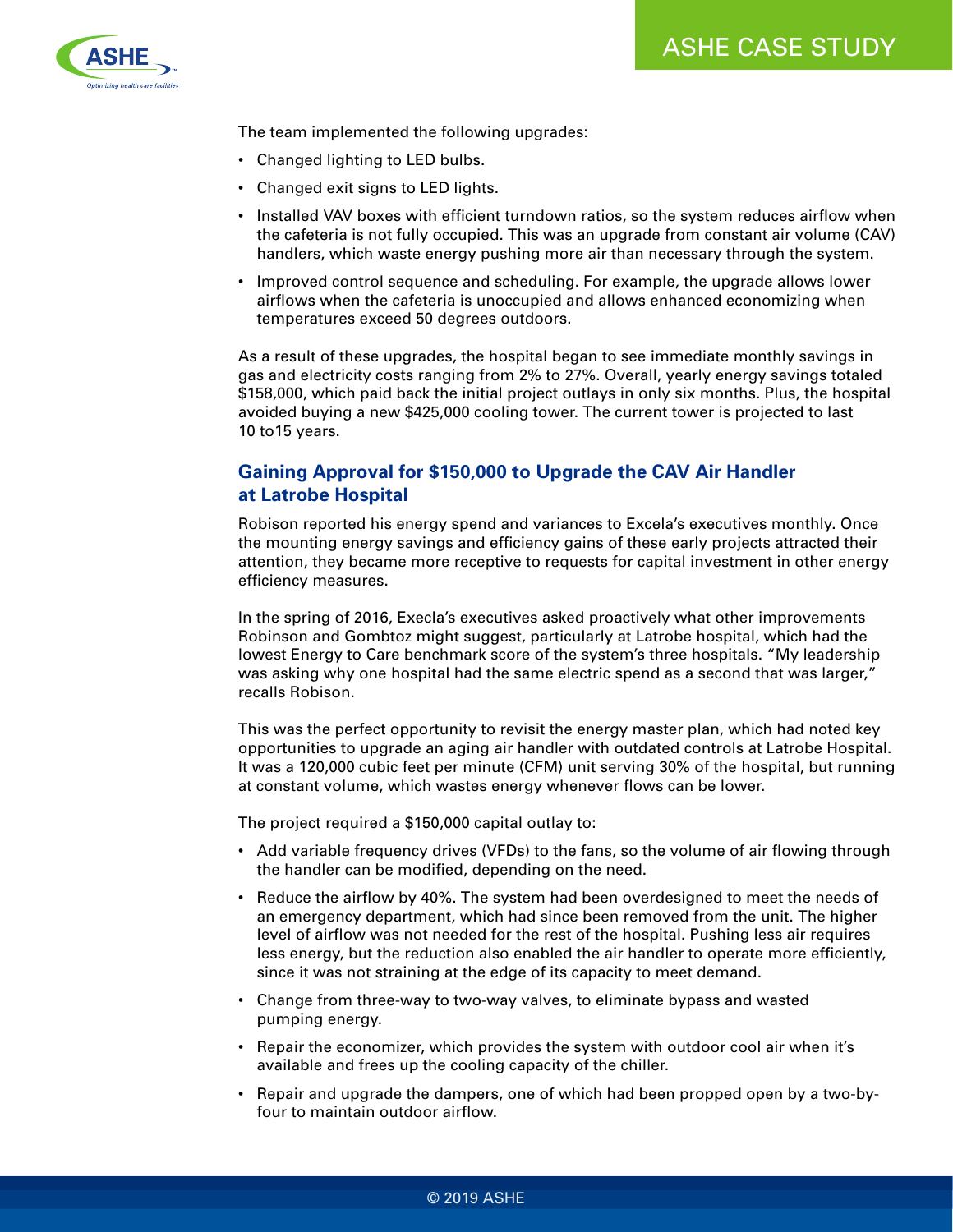

- Reprogram control sequences to increase efficiency within the air handling system. For example, they reset the discharge air temperature to produce the coldest air only when it was needed.
- Optimize the fan pressure set-point, so the dampers in the farthest zone were kept nearly fully open, meaning there is not more air flowing through the system than necessary.

To date, the upgrades have been completed, and the new handler is commissioned and ready to go online. It is projected to save the hospital \$100,000 per year, quickly paying back the initial investment and then going on to accrue savings every year thereafter.

#### **Enlisting Consultants to Provide Staff Education on Project Impacts and Savings**

The collaboration between the in-house facilities team and the outside engineers has been so successful that Excela has increased its contract with Envinity to include one day per month at each hospital. The consulting engineers start by joining the daily "huddle" with the Excela facilities staff.

To keep the team informed and motivated, Envinity maintains an issues list in the form of a scorecard. The scorecard keeps everyone informed about concerns and opportunities that have come up and where the team is in solving them.

In addition, Envinity has installed sophisticated wireless sub-metering software at all three hospitals, so the team can understand in detail where energy savings are achieved and where there's room for fine-tuning. Excela paid for the sub-metering software by leveraging their utilities buying power. The sub-metering software enables the team to see how even incremental changes can have a significant impact on energy use, which keeps the staff motivated and empowered.

"I think education and awareness were a key part of it. We could see the impact of changes in sequences and operations. And, we could lay out for our facilities guys to see that, yes, they are indeed making an impact by changing LED lights, by changing exit signs, by how you operate your air handlers," says Robison.

#### Results and Next Steps

The facility upgrades at Excela have resulted in:

- 5% per year reduction in energy use
- 28% reduction in energy use intensity (EUI) between 2011 (398) and 2016 (288)

From the outset, Robison's intention has been to do the right thing. The Energy to Care Awards have motivated him to keep focused, even when he faces obstacles. Plus, his energy savings have earned important recognition from the executives at Excela.

"They [leadership] see the real change on the variance reports, so they know it's not smoke and mirrors," says Gombotz. "And now, we're getting to do more exciting projects that actually cost some money, in part because of the recognition."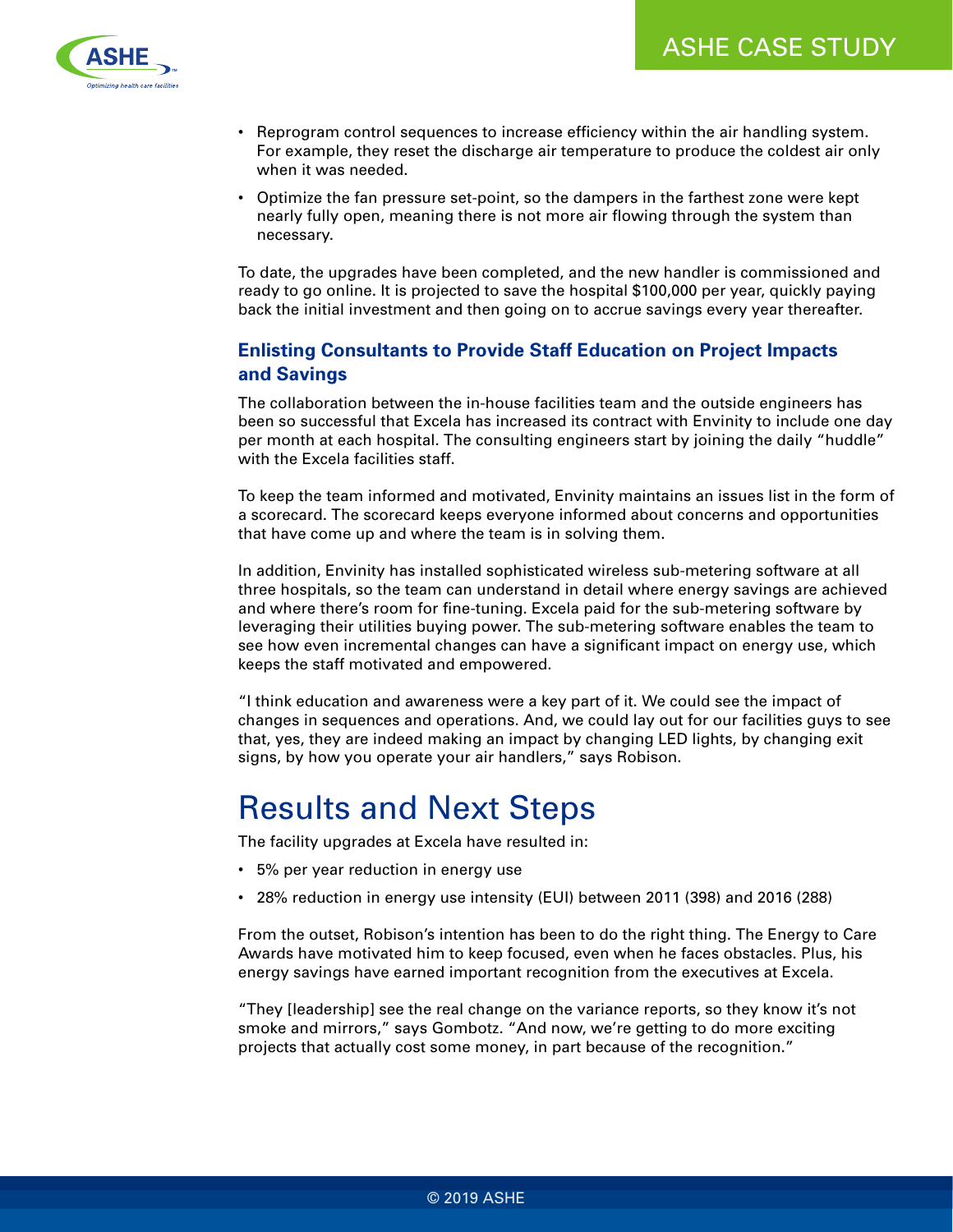

So what's next? The team is continuing to leverage ongoing capital spending to increase efficiency. One of the ICUs is slated for renovation; there are new medical office buildings going in and the operating rooms need to be upgraded to meet changing medical codes. They are also continuing to optimize existing buildings and systems.

It has been a team effort. That's part of the secret to Excela's success. Early on, Robison recognized that he needed extra boots on the ground because his team works at maximum capacity simply maintaining the health system's facilities.

His advice to others who want to get started is simple: "If you want to be successful with your energy reduction efforts, it requires focus. Our folks work 10-hour days now. So we needed help to keep on task, to keep focused…You need some type of energy partner in your stable to be successful."

*The Energy to Care program, sponsored by Johnson Controls, encourages hospitals across the country to reduce their energy consumption by 10 percent or more over their baseline energy consumption. Since 2009, hospitals participating in the Energy to Care program have tracked more than \$67 million in energy savings. This free program includes a robust energy-benchmarking*  tool in addition to the awards. ASHE congratulates these hospitals for their leadership in reducing *energy consumption.*